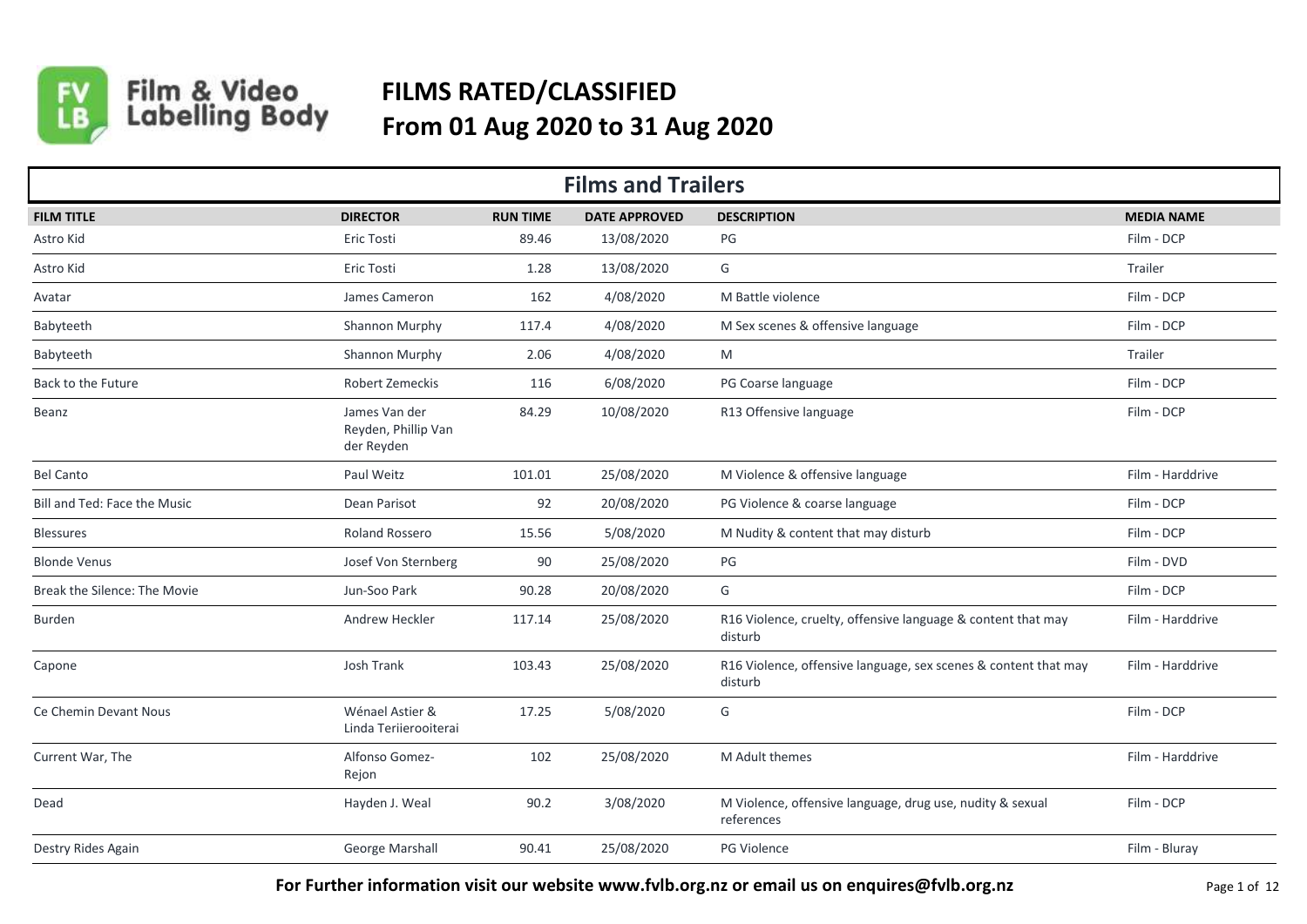| Devil is a Woman, The                     | Josef Von Sternberg | 76.21  | 25/08/2020 | G                                                  | Film - Bluray |
|-------------------------------------------|---------------------|--------|------------|----------------------------------------------------|---------------|
| Digimon Adventure: Last Evolution Kizuna  | Tomohisa Taguchi    | 95     | 13/08/2020 | PG Violence                                        | Film - DCP    |
| Dil Bechara                               | Mukesh Chhabra      | 102.16 | 6/08/2020  | M                                                  | Film - DCP    |
| Dishonored                                | Josef Von Sternberg | 88     | 25/08/2020 | PG Violence & sexual references                    | Film - Bluray |
| Djeacutee Goro Djawe                      | Jeanne Vassard      | 30     | 4/08/2020  | PG Coarse language                                 | Film - DCP    |
| Dongju: The Portrait of A Poet            | Lee Joon-il         | 110.37 | 28/08/2020 | M Violence                                         | Film - Bluray |
| Dragon Ball Super The Movie: Broly        | Tatsuya Nagamine    | 97.1   | 18/08/2020 | PG Violence & coarse language                      | Film - DVD    |
| Eight Hundred, The                        | Hu Guan             | 148.28 | 26/08/2020 | R13 Depicts graphic & realistic war scenes         | Film - DCP    |
| Enigma of Arrival, The                    | Wen Song            | 114.02 | 6/08/2020  | M Violence, sexual references & offensive language | Film - DCP    |
| Familyhood                                | Kim Tae-gon         | 119.58 | 11/08/2020 | PG Coarse language                                 | Film - DCP    |
| Fatima                                    | Marco Pontecorvo    | 112.47 | 3/08/2020  | M Violence                                         | Film - DCP    |
| Fatima                                    | Marco Pontecorvo    | 2.26   | 6/08/2020  | PG                                                 | Trailer       |
| Forbidden Dream                           | Hur Jin-Ho          | 132.59 | 28/08/2020 | M Violence                                         | Film - Bluray |
| Foreign Affair, A                         | Helmut Schleppi     | 82.02  | 25/08/2020 | PG Adult themes                                    | Film - Bluray |
| Fugitive, The (1993)                      | <b>Andrew Davis</b> | 130    | 20/08/2020 | PG Violence                                        | Film - DCP    |
| Go to BAC!                                | <b>Odile Dufant</b> | 9.35   | 5/08/2020  | G                                                  | Film - DCP    |
| It Must Be Heaven                         | Elia Suleiman       | 101.54 | 6/08/2020  | PG Offensive language                              | Film - DCP    |
| Juror 8                                   | Hong Seung-wan      | 114.01 | 28/08/2020 | M                                                  | Film - Bluray |
| Last Naruto Movie, The                    | Tsuneo Kobayashi    | 112.03 | 18/08/2020 | PG Violence & coarse language                      | Film - DVD    |
| Lowdown Dirty Criminals                   | Paul Murphy         | 86.35  | 3/08/2020  | R13 Violence, offensive language & sex scenes      | Film - DCP    |
| Man Who Shot Liberty Valance, The         | John Ford           | 123    | 25/08/2020 | PG Violence                                        | Film - Bluray |
| Misbehaviour                              | Philippa Lowthorpe  | 106.12 | 4/08/2020  | M Offensive language                               | Film - DCP    |
| Miss Hokusai                              | Keiichi Hara        | 89.4   | 27/08/2020 | PG Coarse language & sexual references             | Film - DVD    |
| More You Ignore Me, The                   | Keith English       | 98.42  | 14/08/2020 | M Sex scenes & offensive language                  | Film - DCP    |
| Morocco                                   | Josef Von Sternberg | 88.16  | 25/08/2020 | PG                                                 | Film - Bluray |
| Mother                                    | Bong Joon-ho        | 128.54 | 11/08/2020 | R16 Violence, offensive language & sexual themes   | Film - DCP    |
| Music Man, The                            | Morton da Costa     | 151    | 13/08/2020 | G                                                  | Film - 35mm   |
| National Theatre Live: Cyrano de Bergerac | Jamie Lloyd         | 0.45   | 6/08/2020  | G                                                  | Trailer       |
| National Theatre Live: Hansard            | Simon Godwin        | 0.53   | 6/08/2020  | G                                                  | Trailer       |

For Further information visit our website www.fvlb.org.nz or email us on enquires@fvlb.org.nz<br>Page 2 of 12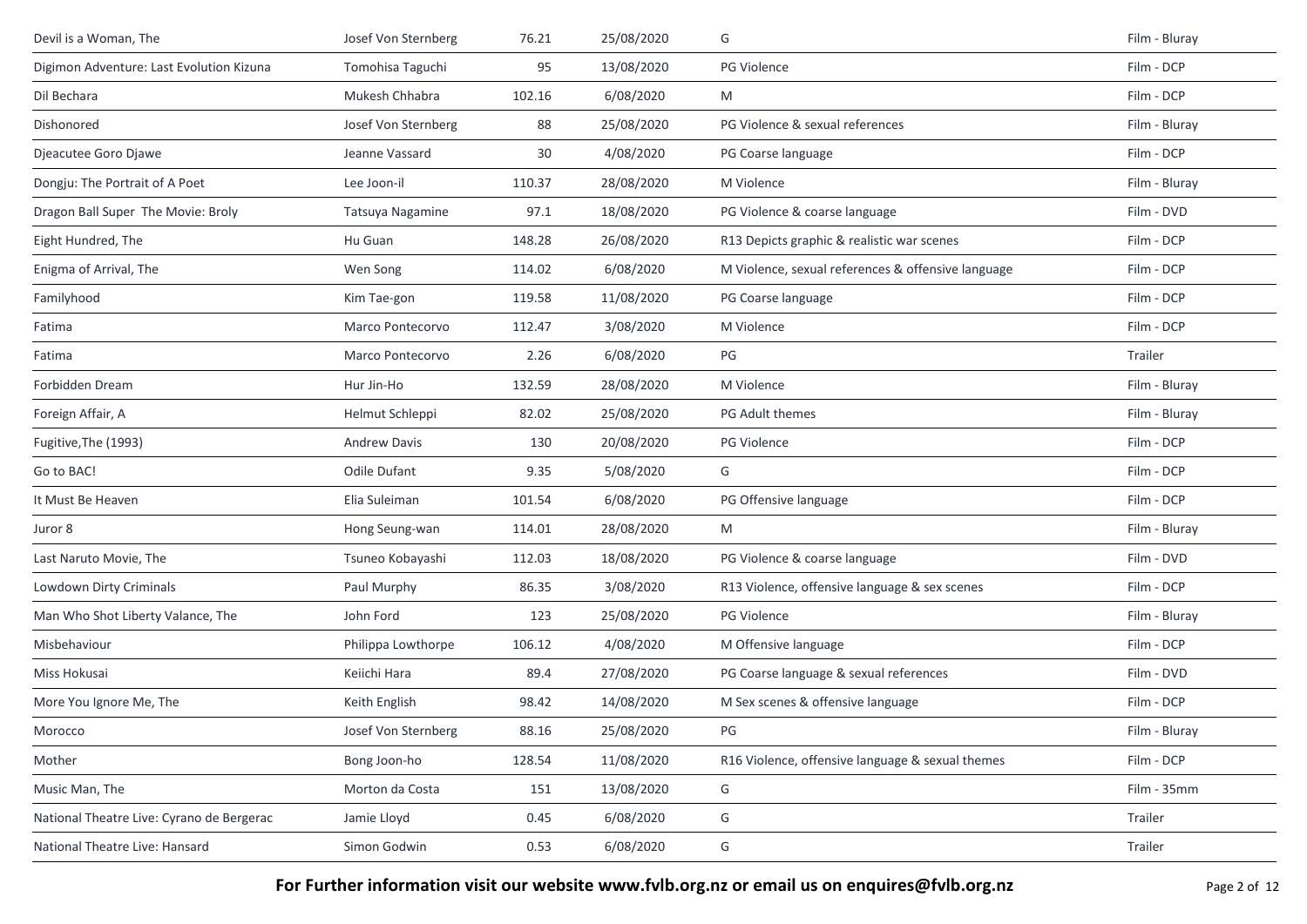| National Theatre Live: Present Laughter       | Matthew Warchus       | 1.16   | 6/08/2020  | G                                                     | Trailer          |
|-----------------------------------------------|-----------------------|--------|------------|-------------------------------------------------------|------------------|
| New Caledonia Short Films 2020                | Various               | 80.1   | 5/08/2020  | M Nudity & content that may disturb                   | Film - DCP       |
| New Mutants, The                              | Josh Boone            | 94     | 18/08/2020 | M Violence, offensive language & horror               | Film - DCP       |
| Older                                         | Guy Pigden            | 93.39  | 5/08/2020  | R16 Sex scenes, nudity, drug use & offensive language | Film - DCP       |
| Om Shanti Om                                  | Farah Khan            | 169.3  | 11/08/2020 | M Medium level violence                               | Film - DCP       |
| On the Rocks                                  | Sofia Coppola         | 2.05   | 25/08/2020 | PG                                                    | Trailer          |
| One Piece Film: Gold                          | Hiroaki Miyamoto      | 123.2  | 27/08/2020 | M Violence                                            | Film - DVD       |
| Papi Chulo                                    | John Butler           | 2.36   | 6/08/2020  | G                                                     | Trailer          |
| Paw Patrol: Jet to the Rescue                 | Charles E. Bastien    | 56     | 25/08/2020 | G                                                     | Film - DCP       |
| Pieds Nus                                     | Loup Bouchet          | 7.14   | 5/08/2020  | PG Offensive language                                 | Film - DCP       |
| Quarry, The                                   | <b>Scott Teems</b>    | 103.03 | 3/08/2020  | M Violence & offensive language                       | Film - DCP       |
| Quarry, The                                   | <b>Scott Teems</b>    | 1.24   | 11/08/2020 | M                                                     | Trailer          |
| Rams                                          | Jeremy Sims           | 0.3    | 25/08/2020 | G                                                     | Trailer          |
| Saint Judy                                    | Sean Hanish           | 2.27   | 4/08/2020  | PG                                                    | Trailer          |
| Same Kind of Different As Me                  | Michael Carney        | 119    | 25/08/2020 | PG Violence                                           | Film - Harddrive |
| Satellite Girl and Milk Cow, The              | Chang Hyung-yun       | 80.53  | 28/08/2020 | PG Violence & scary scenes                            | Film - Bluray    |
| Scarlet Empress, The                          | Josef von Sternberg   | 101    | 25/08/2020 | PG                                                    | Film - Bluray    |
| Secret Garden, The                            | Marc Munden           | 99.31  | 4/08/2020  | PG Scary scenes                                       | Film - DCP       |
| Shanghai Express (1932)                       | Josef von Sternberg   | 82.2   | 25/08/2020 | PG                                                    | Film - Bluray    |
| Six60: Til the Lights Go Out                  | Julia Parnell         | 92.12  | 5/08/2020  | M Offensive language                                  | Film - DCP       |
| Space Jam                                     | Joe Pytka             | 88     | 11/08/2020 | G                                                     | Film - DCP       |
| Sputnik                                       | Egor Abramenko        | 113.58 | 26/08/2020 | R16 Violence & horror                                 | Film - DCP       |
| Star Wars: A New Hope (Remastered)            | George Lucas          | 124    | 4/08/2020  | PG Medium level violence                              | Film - DCP       |
| Star Wars: The Empire Strikes Back (Remastere | <b>Irvin Kershner</b> | 127    | 4/08/2020  | PG Violence                                           | Film - DCP       |
| Suspect, The                                  | Shin-Yeon Won         | 137    | 11/08/2020 | M Violence & offensive language                       | Film - DCP       |
| Tainted Rain                                  | Daniel Stacey         | 83     | 11/08/2020 | M Violence & content that may disturb                 | Film - DCP       |
| Tainted Rain                                  | Daniel Stacey         | 1.3    | 20/08/2020 | PG                                                    | Trailer          |
| Tenet                                         | Christopher Nolan     | 9.28   | 11/08/2020 | M                                                     | Trailer          |
| Towering Inferno, The                         | John Guillermin       | 165    | 11/08/2020 | PG Violence                                           | Film - DCP       |

**For Further information visit our website www.fvlb.org.nz or email us on enquires@fvlb.org.nz** Page 3 of 12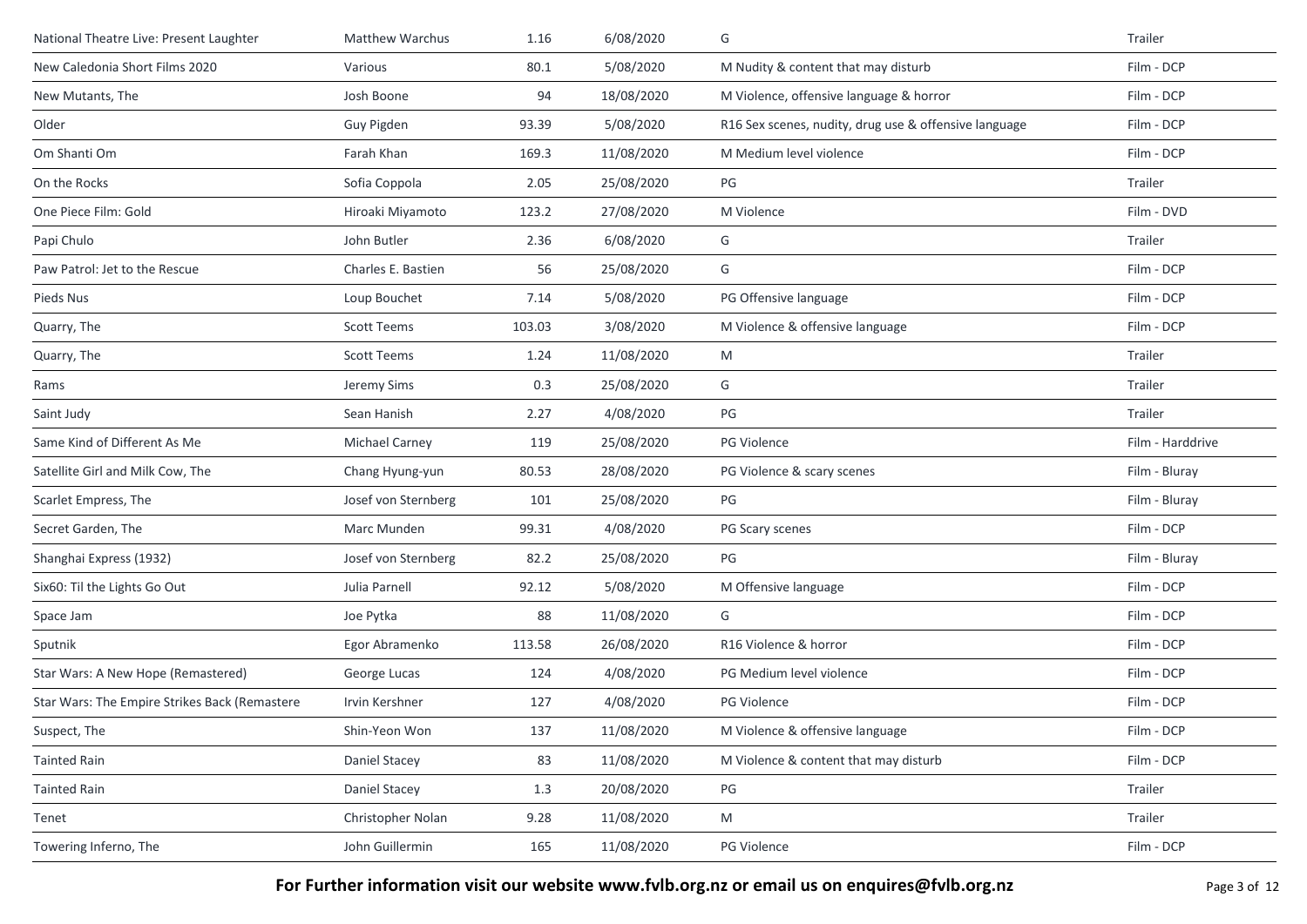| Train to Busan 2 Peninsula         | Yeon Sang-ho  | 115.35 | 5/08/2020  | R13 Violence, horror & cruelty | Film - DCP     |
|------------------------------------|---------------|--------|------------|--------------------------------|----------------|
| Witness for the Prosecution (1957) | Billy Wilder  | 116    | 25/08/2020 | <b>PG Violence</b>             | Film - Bluray  |
| Wonder Woman 1984                  | Patty Jenkins | 2.24   | 25/08/2020 | M                              | <b>Trailer</b> |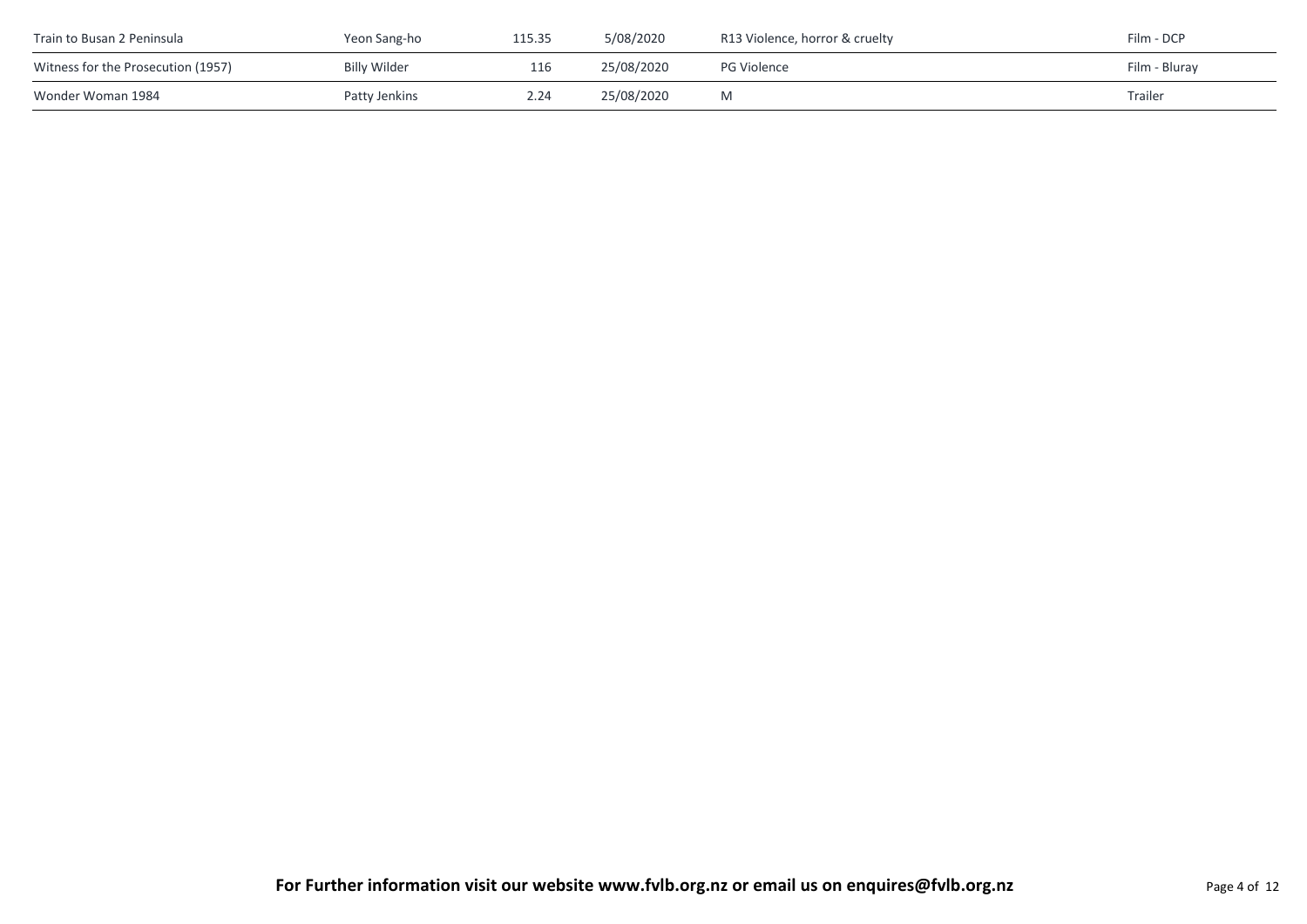|                                            |                               |                 | <b>Games</b>         |                                                             |                      |
|--------------------------------------------|-------------------------------|-----------------|----------------------|-------------------------------------------------------------|----------------------|
| <b>FILM TITLE</b>                          | <b>DIRECTOR</b>               | <b>RUN TIME</b> | <b>DATE APPROVED</b> | <b>DESCRIPTION</b>                                          | <b>MEDIA NAME</b>    |
| Alien: Isolation                           | <b>Not Stated</b>             | 0               | 4/08/2020            | R16 Violence, offensive language & horror                   | <b>Computer Game</b> |
| <b>Control: Ultimate Edition</b>           | Not stated                    | $\mathbf{0}$    | 14/08/2020           | R13 Violence, horror scenes & offensive language            | [Computer Game]      |
| Dark Pictures Anthology, The: Little Hope  | Supermassive<br>Games         | 0               | 7/08/2020            | R13 Violence, horror scenes & offensive language            | Computer Game        |
| Dragon Ball FighterZ                       | Junya Motomura                | 0               | 4/08/2020            | <b>PG Violence</b>                                          | <b>Computer Game</b> |
| Dragon Ball Xenoverse                      | Bandai Namco<br>Entertainment | 0               | 4/08/2020            | M Violence                                                  | <b>Computer Game</b> |
| Empire of Sin                              | Not stated                    | 0               | 14/08/2020           | R13 Violence & offensive language                           | [Computer Game]      |
| Just Cause 4                               | <b>Avalanche Studios</b>      | $\mathbf{0}$    | 4/08/2020            | R13 Violence & offensive language                           | Computer Game        |
| Kingdoms of Amalur: ReReckoning            | KAIKO, Big Huge<br>Games      | 0               | 25/08/2020           | R13 Violence                                                | Computer Game        |
| No Straight Roads                          | Wan Hazmer                    | 0               | 25/08/2020           | PG Violence & coarse language                               | Computer Game        |
| Oddworld: Munchs Oddysee                   | Oddworld<br>Inhabitants       | $\mathbf{0}$    | 19/08/2020           | M Violence                                                  | <b>Computer Game</b> |
| Outer Worlds, The: Peril on Gorgon         | Not stated                    | 0               | 24/08/2020           | R16 Violence                                                | [Computer Game]      |
| Pathfinder: Kingmaker - Definitive Edition | <b>Owlcat Games</b>           | $\mathbf{0}$    | 13/08/2020           | M Violence                                                  | <b>Computer Game</b> |
| Sakuna: Of Rice and Ruin                   | Not Stated                    | 0               | 11/08/2020           | PG Violence                                                 | Computer Game        |
| Wasteland 3                                | Not stated                    | $\mathbf{0}$    | 25/08/2020           | R16 Violence, offensive language & sexual material          | Computer Game        |
| Watch Dogs Legion                          | Ubisoft                       | 0               | 27/08/2020           | R16 Violence, offensive language & content that may disturb | <b>Computer Game</b> |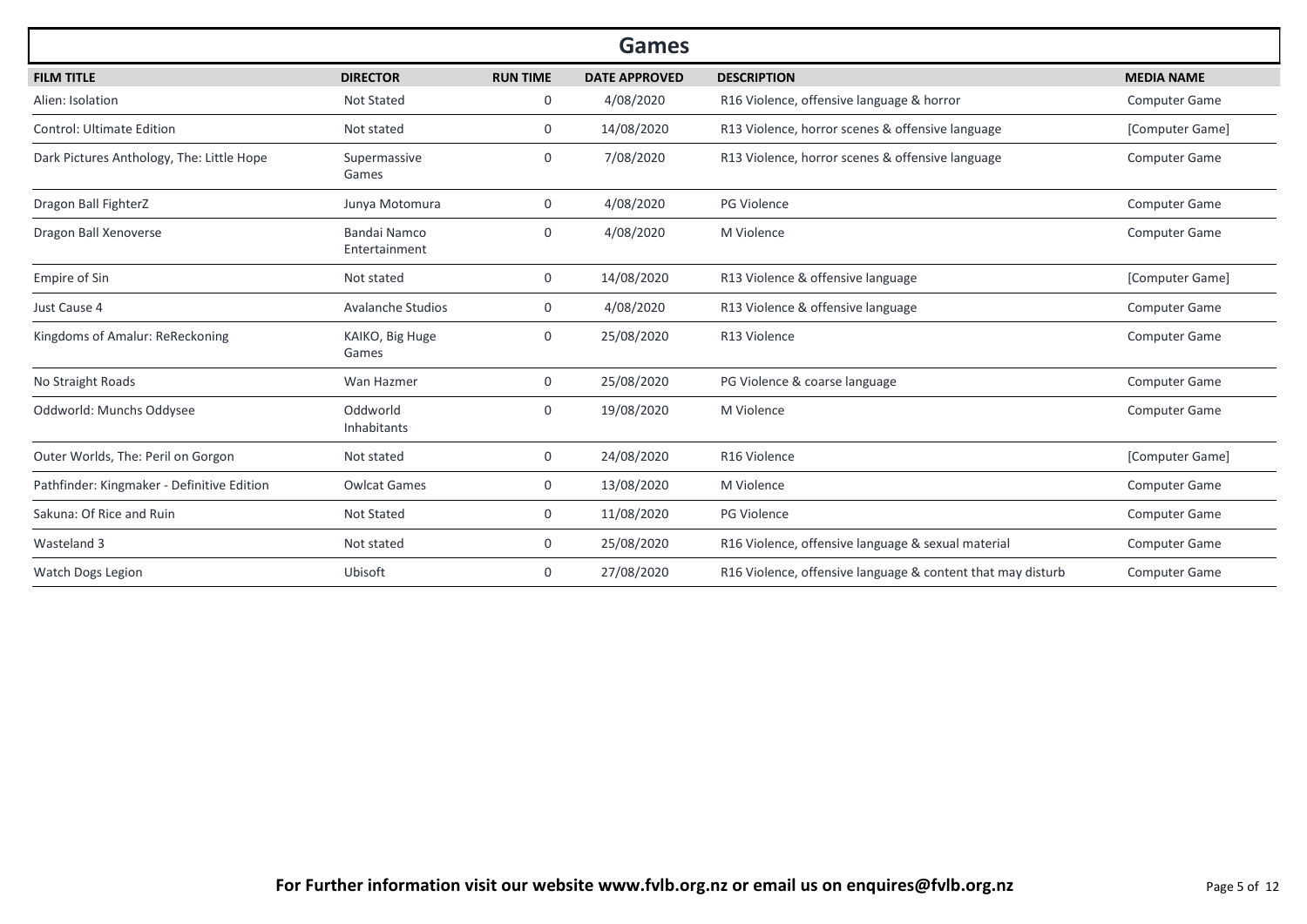| <b>Home Media</b>                             |                                                |                 |                      |                                                               |                   |  |  |  |
|-----------------------------------------------|------------------------------------------------|-----------------|----------------------|---------------------------------------------------------------|-------------------|--|--|--|
| <b>FILM TITLE</b>                             | <b>DIRECTOR</b>                                | <b>RUN TIME</b> | <b>DATE APPROVED</b> | <b>DESCRIPTION</b>                                            | <b>MEDIA NAME</b> |  |  |  |
| Abigail                                       | Alexander<br>Boguslavskiy                      | 105.56          | 17/08/2020           | M Violence                                                    | <b>DVD</b>        |  |  |  |
| Ace High                                      | Giuseppe Colizzi                               | 122.16          | 25/08/2020           | M Violence                                                    | <b>DVD</b>        |  |  |  |
| Agatha Christies Partners in Crime: The Compl | John A. Davis, Tony<br>Wharmby                 | 630.52          | 18/08/2020           | M Adult themes                                                | <b>DVD</b>        |  |  |  |
| Alice                                         | Josephine<br>Mackerras                         | 105             | 27/08/2020           | M Sex scenes, offensive language & content that may disturb   | Film - Online     |  |  |  |
| Alien Addiction                               | Shae Sterling                                  | 93.21           | 10/08/2020           | R13 Drug use, sex scenes & offensive language                 | <b>DVD</b>        |  |  |  |
| Among the Cinders                             | Rolf Haedrich                                  | 97              | 25/08/2020           | M                                                             | Film - Online     |  |  |  |
| Anne with an E: Season Two                    | Helen Shaver, Paul<br>Fox, Ken Girotti         | 353.11          | 19/08/2020           | PG Violence & scary scenes                                    | <b>DVD</b>        |  |  |  |
| Ava                                           | Tate Taylor                                    | 92.5            | 12/08/2020           | R13 Violence & offensive language                             | (DVD)             |  |  |  |
| Ava                                           | Tate Taylor                                    | 96.49           | 17/08/2020           | R13 Violence & offensive language                             | (Bluray)          |  |  |  |
| Ava                                           | Tate Taylor                                    | 92.52           | 18/08/2020           | R13 Violence & offensive language                             | Film - Online     |  |  |  |
| Avenger Dogs                                  | Jason Wright                                   | 77.23           | 10/08/2020           | G                                                             | (Digital DVD)     |  |  |  |
| <b>Bacurau</b>                                | Juliano Dornelles,<br>Kleber Mendonça<br>Filho | 131.23          | 10/08/2020           | R16 Graphic violence, sex scenes, offensive language & nudity | <b>DVD</b>        |  |  |  |
| Batwoman: Season 1                            | Caroline Dries, etc                            | 812.11          | 13/08/2020           | R13 Violence, horror & cruelty                                | <b>DVD</b>        |  |  |  |
| Batwoman: Season 1 (Disc 1)                   | Marcos Siega et al.                            | 163.32          | 11/08/2020           | R13 Violence, horror & cruelty                                | <b>DVD</b>        |  |  |  |
| Batwoman: Season 1 (Disc 2)                   | Carl Seaton et al.                             | 161.53          | 11/08/2020           | R13 Violence, horror & cruelty                                | <b>DVD</b>        |  |  |  |
| Batwoman: Season 1 (Disc 3)                   | Laura Belsey et al.                            | 162.41          | 11/08/2020           | R13 Violence, horror & cruelty                                | <b>DVD</b>        |  |  |  |
| Batwoman: Season 1 (Disc 4)                   | <b>Dermott Daniel</b><br>Downs et al.          | 161.54          | 11/08/2020           | R13 Violence, horror & cruelty                                | <b>DVD</b>        |  |  |  |
| Batwoman: Season 1 (Disc 5)                   | Paul Wesley et al.                             | 162.11          | 11/08/2020           | R13 Violence, horror & cruelty                                | <b>DVD</b>        |  |  |  |
| Birth of a Nation, The                        | DW Griffith                                    | 187.06          | 26/08/2020           | M                                                             | <b>DVD</b>        |  |  |  |
| Black Clover Complete Season 1                | Tatsuya Yoshihara                              | 3650.25         | 11/08/2020           | M Violence                                                    | Bluray            |  |  |  |
| <b>Bless Me Father Complete Collection</b>    | David Askey                                    | 522.41          | 18/08/2020           | PG Low level offensive language                               | <b>DVD</b>        |  |  |  |
| Boruto: Naruto Next Generations Part 4 (Episo | Various                                        | 314.36          | 17/08/2020           | M Violence                                                    | <b>DVD</b>        |  |  |  |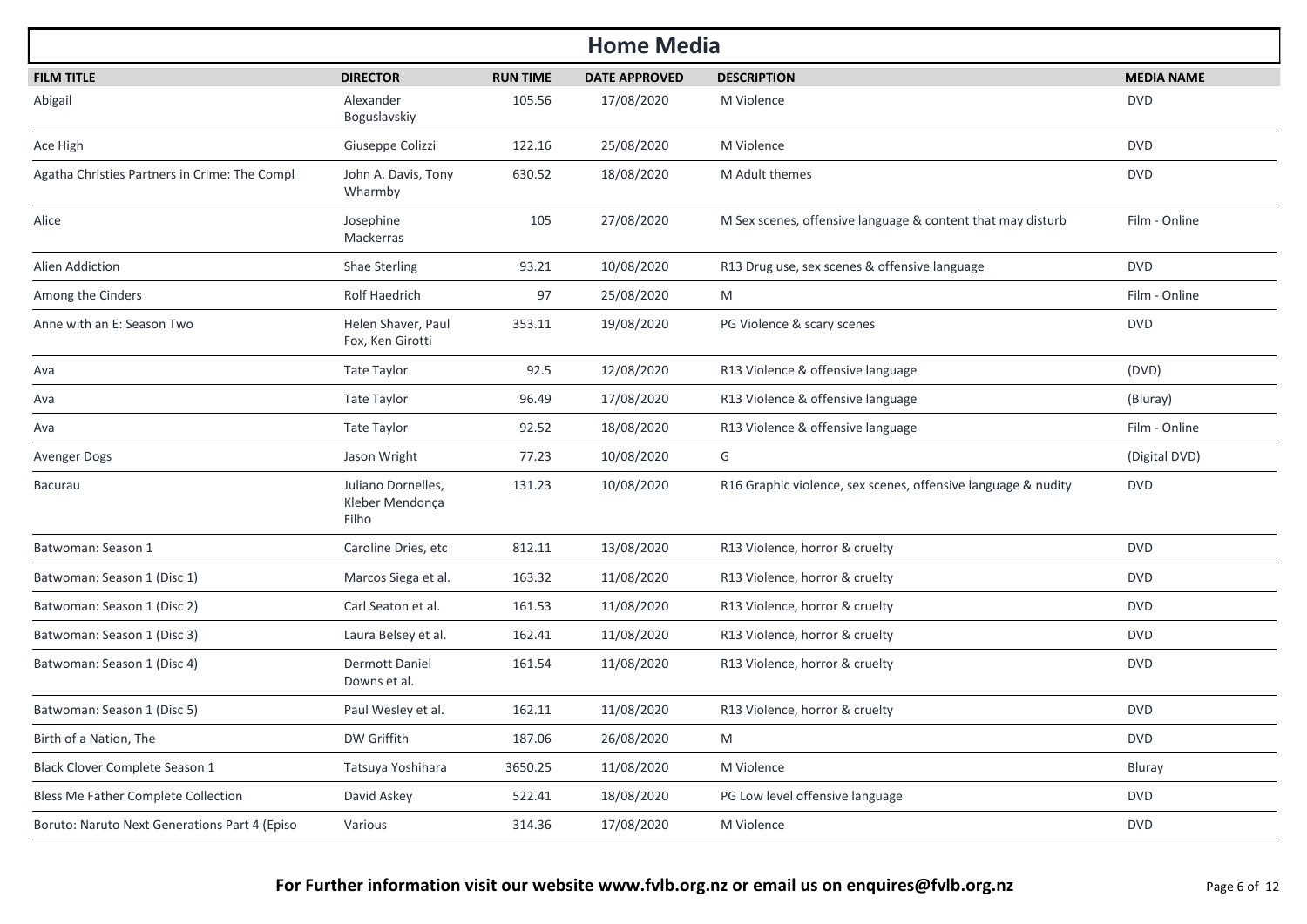| Bravas - Episode 102                          | Jessy Terrero, Ari<br>Cruz, Kisha Burgos        | 22.08  | 5/08/2020  | M Offensive language                                        | Film - Online |
|-----------------------------------------------|-------------------------------------------------|--------|------------|-------------------------------------------------------------|---------------|
| Bravas - Episode 103                          | Jessy Terrero, Ari<br>Cruz, Kisha Burgos        | 22.23  | 5/08/2020  | M Offensive language                                        | Film - Online |
| Bravas - Episode 107                          | Jessy Terrero, Ari<br>Cruz, Kisha Burgos        | 21.09  | 5/08/2020  | PG Coarse language                                          | Film - Online |
| <b>Bright Ones</b>                            | David Norona, Fred<br>Vassallo                  | 81     | 4/08/2020  | PG                                                          | Film - Online |
| <b>BTS: Skool Luv Affair</b>                  | Not stated                                      | 78.06  | 6/08/2020  | G                                                           | (Digital DVD) |
| Bungo Stray Dogs: Dead Apple                  | Takuya Igarashi                                 | 92.03  | 13/08/2020 | M Violence                                                  | Bluray        |
| Caddy, The                                    | Norman Taurog                                   | 91.34  | 25/08/2020 | G                                                           | <b>DVD</b>    |
| Carpetbaggers, The                            | <b>Edward Dmytryk</b>                           | 149.59 | 19/08/2020 | M                                                           | Bluray        |
| Cinderfella                                   | Frank Tashlin                                   | 84.18  | 25/08/2020 | G                                                           | <b>DVD</b>    |
| Clue                                          | Jonathan Lynn                                   | 92.5   | 13/08/2020 | PG                                                          | <b>DVD</b>    |
| Clue                                          | Jonathan Lynn                                   | 96.51  | 13/08/2020 | PG                                                          | Bluray        |
| Cult Girls                                    | <b>Mark Bakaitis</b>                            | 83.14  | 10/08/2020 | M Violence, offensive language & nudity                     | (Digital DVD) |
| <b>Deadliest Animals</b>                      | Not Stated                                      | 351.51 | 17/08/2020 | G                                                           | <b>DVD</b>    |
| Demon Lord, Retry!                            | Hiroshi Kimura                                  | 289.09 | 25/08/2020 | M Violence, offensive language & sexualised imagery         | Bluray        |
| Demon Slayer: Kimetsu No Yaiba Part 1         | Haruo Sotozaki et<br>al.                        | 307.42 | 27/08/2020 | R13 Bloody violence & horror                                | Bluray        |
| Demon Slayer: Kimetsu No Yaiba - Part 1 (Disc | Haruo Sotozaki et<br>al.                        | 165.4  | 25/08/2020 | R13 Bloody violence & horror                                | Bluray        |
| Demon Slayer: Kimetsu No Yaiba - Part 1 (Disc | Haruo Sotozaki et<br>al.                        | 142    | 25/08/2020 | R13 Bloody violence & content that may disturb              | Bluray        |
| Die Freudlose Gasse                           | Georg Wilhelm<br>Pabst                          | 150.5  | 10/08/2020 | M Adult themes                                              | <b>DVD</b>    |
| <b>DieRy</b>                                  | Jennifer Gelfer                                 | 101.4  | 12/08/2020 | R16 Violence, offensive language & content that may disturb | Film - Online |
| Doctor Who Series 12                          | Jamie Magnus<br>Stone, Lee Haven<br>Jones et al | 591.38 | 11/08/2020 | M Science fiction themes & violence                         | <b>DVD</b>    |
| Dreamkatcher                                  | Kerry Harris                                    | 81.3   | 17/08/2020 | R13 Bloody violence & horror                                | (DVD)         |
| Eagles, The: Live from the Forum MMXVIII      | Nick Wickham                                    | 145.16 | 7/08/2020  | G                                                           | [Bluray]      |
| Eagles, The: Live from the Forum MMXVIII      | Nick Wickham                                    | 145.07 | 7/08/2020  | G                                                           | [DVD]         |

**For Further information visit our website www.fvlb.org.nz or email us on enquires@fvlb.org.nz** Page 7 of 12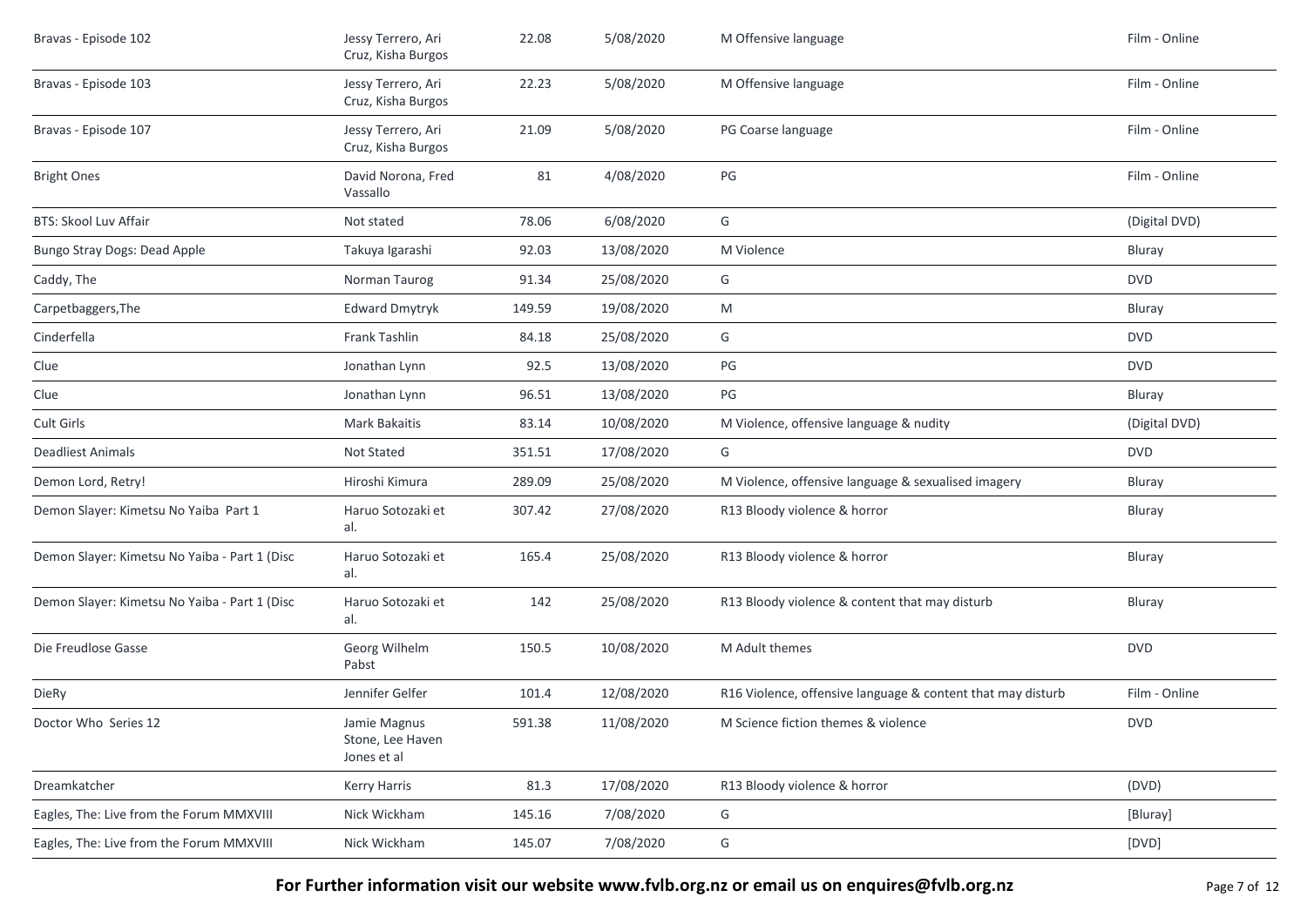| El Camino: A Breaking Bad Movie              | Vince Gilligan                                    | 122.15 | 13/08/2020 | R16 Violence, cruelty & offensive language                                 | Film - Online |
|----------------------------------------------|---------------------------------------------------|--------|------------|----------------------------------------------------------------------------|---------------|
| Elementary: Season 7                         | Christine Moore,<br>Guy Ferland et al             | 549.3  | 11/08/2020 | M Violence                                                                 | <b>DVD</b>    |
| Empire Records (Remix Special Fan Edition)   | Allan Moyle                                       | 106.52 | 17/08/2020 | M Offensive language                                                       | <b>DVD</b>    |
| Fast and Fierce: Death Race                  | Jared Cohn                                        | 81.19  | 10/08/2020 | R13 Violence, drug use & offensive language                                | (DVD)         |
| Fish School 2                                | Izzy Clarke                                       | 60.33  | 28/08/2020 | G                                                                          | <b>DVD</b>    |
| Friday the 13th 9Movie Collection            | Sean S.<br>Cunningham,<br>Marcus Nispel et al     | 834.12 | 4/08/2020  | R16 Graphic violence, horror, sex scenes, drug use & offensive<br>language | Bluray        |
| From Up On Poppy Hill                        | Goro Miyazaki                                     | 91     | 10/08/2020 | G                                                                          | Film - Online |
| From Up On Poppy Hill                        | Goro Miyazaki                                     | 91     | 10/08/2020 | G                                                                          | Film - Online |
| Frozen World                                 | Not stated                                        | 484.09 | 11/08/2020 | PG                                                                         | <b>DVD</b>    |
| Goin' South                                  | Jack Nicholson                                    | 104.05 | 25/08/2020 | PG Coarse language                                                         | <b>DVD</b>    |
| Good Burger                                  | <b>Brian Robbins</b>                              | 95     | 17/08/2020 | G                                                                          | <b>DVD</b>    |
| Goodies-Final Episodes                       | <b>Bob Speirs</b>                                 | 176.45 | 18/08/2020 | PG Low level offensive language                                            | <b>DVD</b>    |
| Gridlocked                                   | Allan Ungar                                       | 108.44 | 24/08/2020 | R16 Graphic violence, sexual references & offensive language               | (DVD)         |
| Hallmark Collection Eight: Flip that Romance | Mark Jean, David<br>Winning, Kristoffer<br>Tabori | 265.04 | 19/08/2020 | G                                                                          | <b>DVD</b>    |
| Happy Halloween, ScoobyDoo!                  | Swinton O. Scott III                              | 73.06  | 26/08/2020 | PG Some scenes may scare very young children                               | <b>DVD</b>    |
| Hatari                                       | <b>Howard Hawks</b>                               | 151.02 | 25/08/2020 | G                                                                          | <b>DVD</b>    |
| Hidden Life, A                               | <b>Terrence Malick</b>                            | 174.14 | 17/08/2020 | PG Violence                                                                | <b>DVD</b>    |
| High and the Mighty                          | Willliam A Wellman                                | 141.2  | 25/08/2020 | G                                                                          | <b>DVD</b>    |
| Hondo (Special Collector's Edition)          | John Farrow                                       | 80.32  | 25/08/2020 | M Medium level violence                                                    | <b>DVD</b>    |
| Honeymooners "Classic 39" Episodes           | Frank Satenstein                                  | 1011.5 | 25/08/2020 | G                                                                          | <b>DVD</b>    |
| Howl's Moving Castle                         | Hayao Miyazaki                                    | 119    | 10/08/2020 | PG Some scenes may scare very young children                               | Film - Online |
| Howl's Moving Castle                         | Hayao Miyazaki                                    | 119    | 10/08/2020 | PG Some scenes may scare very young children                               | Film - Online |
| <b>Invasion Planet Earth</b>                 | Simon Cox                                         | 93     | 4/08/2020  | M Violence                                                                 | Film - Online |
| Island in the Sky (Special Collector's Edit) | William A.Wellman                                 | 105.11 | 25/08/2020 | PG Low level offensive language                                            | <b>DVD</b>    |
| Katie                                        | Ross Whitaker                                     | 89     | 4/08/2020  | M Violence & offensive language                                            | Film - Online |
|                                              |                                                   |        |            |                                                                            |               |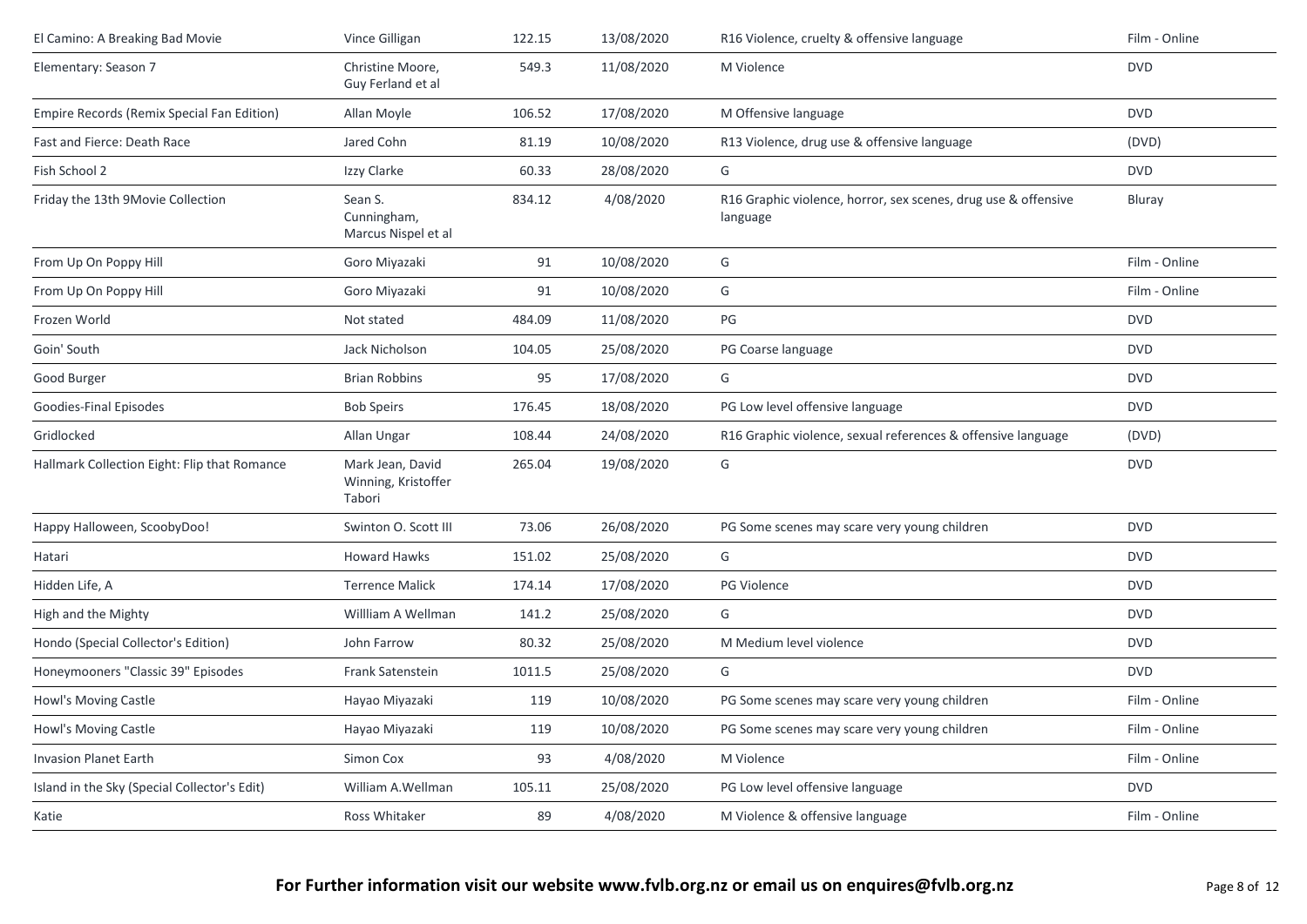| Kid, The                                      | Vincent D'Onofrio                                   | 95.35   | 25/08/2020 | R13 Violence, domestic violence, sexual material & offensive<br>language | <b>DVD</b>       |
|-----------------------------------------------|-----------------------------------------------------|---------|------------|--------------------------------------------------------------------------|------------------|
| Konosuba: Gods Blessing on This Wonderful Wor | Takaomi Kanasaki                                    | 263.21  | 13/08/2020 | M Sexual references & sexualised imagery                                 | Bluray           |
| LAs Finest: Season One                        | Anton Cropper,<br>Antonio Negret,<br>Eagle Egilsson | 611.45  | 18/08/2020 | M Violence, offensive language, drug use & nudity                        | <b>DVD</b>       |
| Last Kingdom, The: Season 4                   | Ed Bazalgette,<br>Sarah O'Gorman et<br>al           | 531.56  | 4/08/2020  | R13 Bloody violence, sex scenes, cruelty & content that may disturb      | <b>DVD</b>       |
| Last Wave, The                                | Peter Weir                                          | 105.36  | 10/08/2020 | PG Violence                                                              | (Digital DVD)    |
| Lazy Susan                                    | <b>Nick Peet</b>                                    | 91      | 10/08/2020 | M Sex scenes & offensive language                                        | Film - Online    |
| Lewis Collection Series 15                    | Bill Anderson, Marc<br>Jobst, Sarah<br>Harding      | 1822.33 | 19/08/2020 | M Violence, drug use & sexual references                                 | <b>DVD</b>       |
| Little Pink House                             | Courtney Balaker                                    | 99.04   | 17/08/2020 | M Offensive language                                                     | <b>DVD</b>       |
| Louis and Luca - Mission to the Moon          | Rasmus A. Sivertsen                                 | 81      | 17/08/2020 | PG                                                                       | <b>DVD</b>       |
| Man Called Sledge                             | Vic Morrow                                          | 91.46   | 13/08/2020 | M                                                                        | <b>DVD</b>       |
| Man From The Diners Club, The                 | Frank Tashlin                                       | 95.37   | 13/08/2020 | PG                                                                       | <b>DVD</b>       |
| Man Who Shot Liberty Valance, The             | John Ford                                           | 118.16  | 25/08/2020 | PG Violence                                                              | <b>DVD</b>       |
| Man Who Shot Liberty Valance, The             | John Ford                                           | 123.21  | 25/08/2020 | PG Violence                                                              | Bluray           |
| Me And The Colonel                            | Peter Glenville                                     | 109.37  | 13/08/2020 | G                                                                        | <b>DVD</b>       |
| <b>Meatballs: Special Edition</b>             | Ivan Reitman                                        | 93.4    | 17/08/2020 | M                                                                        | <b>DVD</b>       |
| Metallica & San Francisco Symphony: S&M2      | Wayne Isham                                         | 155.4   | 11/08/2020 | M Offensive language                                                     | (Digital DVD)    |
| Metallica & San Francisco Symphony: S&M2      | Wayne Isham                                         | 155.4   | 11/08/2020 | M Offensive language                                                     | (Digital Bluray) |
| Middle Age Spread                             | John Reid                                           | 94      | 25/08/2020 | M Sex scenes                                                             | Film - Online    |
| Money from Home                               | George Marshall                                     | 95.54   | 25/08/2020 | G                                                                        | <b>DVD</b>       |
| Money from Home                               | George Marshall                                     | 100     | 25/08/2020 | G                                                                        | Bluray           |
| Monty Python's Flying Circus Seasons 1 - 4    | lan<br>MacNaughton/John<br><b>Howard Davies</b>     | 1361.38 | 21/08/2020 | PG Sexual references                                                     | <b>DVD</b>       |
| Monty Python's Flying Circus Seasons 1 - 4    | lan<br>MacNaughton/John<br><b>Howard Davies</b>     | 1360.38 | 21/08/2020 | PG Sexual references                                                     | Bluray           |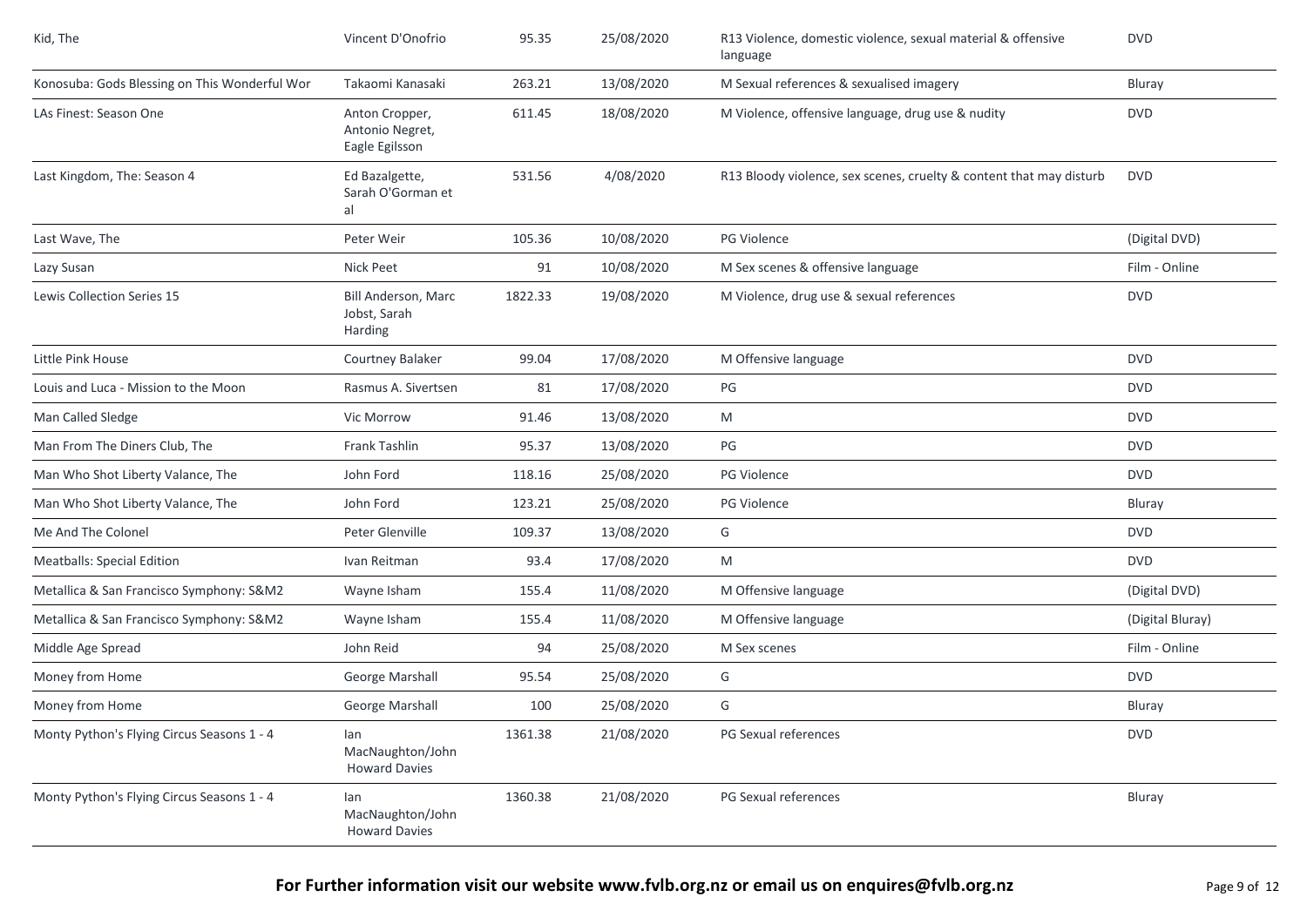| NCIS: New Orleans Season 6 (Disc 1)          | James Hayman et<br>al.                           | 168.4   | 27/08/2020 | M Violence & cruelty                                                          | <b>DVD</b>    |
|----------------------------------------------|--------------------------------------------------|---------|------------|-------------------------------------------------------------------------------|---------------|
| NCIS: New Orleans Season 6 (Disc 2)          | LeVar Burton et al.                              | 165.39  | 27/08/2020 | M Violence & cruelty                                                          | <b>DVD</b>    |
| NCIS: New Orleans Season 6 (Disc 3)          | Hart Bochner et al.                              | 168.35  | 27/08/2020 | M Violence & content that may disturb                                         | <b>DVD</b>    |
| NCIS: New Orleans Season 6 (Disc 4)          | Tessa Blake et al.                               | 212.28  | 27/08/2020 | M Violence & content that may disturb                                         | <b>DVD</b>    |
| Never Rarely Sometimes Always                | Eliza Hittman                                    | 100.53  | 18/08/2020 | M Offensive language                                                          | Film - Online |
| Night Falls on Manhattan                     | Sidney Lumet                                     | 113.34  | 13/08/2020 | M Violence & offensive language                                               | Bluray        |
| No Way to Treat a Lady                       | Jack Smight                                      | 108.06  | 20/08/2020 | PG                                                                            | Bluray        |
| Older                                        | Guy Pigden                                       | 93.39   | 6/08/2020  | R16 Sex scenes, nudity, drug use & offensive language                         | Film - Online |
| <b>Olympic Dreams</b>                        | Jeremy Teicher                                   | 78.43   | 19/08/2020 | M Offensive language                                                          | <b>DVD</b>    |
| Once Were Brothers: Robbie Robertson And The | Daniel Roher                                     | 101.42  | 10/08/2020 | M Offensive language & sexual references                                      | (Digital DVD) |
| Ouija Experiment, The                        | Israel Luna                                      | 88.04   | 24/08/2020 | R16 Violence, horror, offensive language & sexual themes                      | (DVD)         |
| Outback                                      | Mike Green                                       | 86      | 10/08/2020 | M Offensive language                                                          | Film - Online |
| Outlander: Season 5                          | Various                                          | 671.27  | 13/08/2020 | R16 Violence, rape, sexual violence, sex scenes & content that may<br>disturb | (Digital DVD) |
| Patton                                       | Franklin J Schaffner                             | 171.13  | 26/08/2020 | <b>PG Violence</b>                                                            | <b>DVD</b>    |
| Paul McCartney Flaming Pie                   | Alistair<br>Donald/Geoff<br>Wonfor               | 73.13   | 11/08/2020 | M Low level offensive language                                                | DVD/CD        |
| Pictures                                     | Michael Black                                    | 88      | 25/08/2020 | G                                                                             | Film - Online |
| Place in the Sun, A                          | George Stevens                                   | 121.57  | 18/08/2020 | PG War footage                                                                | Bluray        |
| Point of No Return                           | <b>Vincent Monton</b>                            | 93.25   | 10/08/2020 | M Violence, offensive language & sex scenes                                   | (Digital DVD) |
| Pom Poko                                     | Isao Takahata                                    | 119     | 10/08/2020 | PG Low level violence                                                         | Film - Online |
| Pom Poko                                     | Isao Takahata                                    | 119     | 10/08/2020 | PG Low level violence                                                         | Film - Online |
| Ponyo                                        | Hayao Miyazaki                                   | 102     | 10/08/2020 | G                                                                             | Film - Online |
| Ponyo                                        | Hayao Miyazaki                                   | 102     | 10/08/2020 | G                                                                             | Film - Online |
| Postcard Killings, The                       | Danis Tanović                                    | 104.22  | 4/08/2020  | R13 Violence & content that may disturb                                       | (Bluray)      |
| Red Road                                     | Andrea Arnold                                    | 113.57  | 26/08/2020 | R18 Violence, offensive language & sex scenes                                 | <b>DVD</b>    |
| Rescue Special Ops: The Complete Collection  | Peter Andrikidis,<br>Geoff Bennett, Ian<br>Barry | 2068.21 | 11/08/2020 | M Violence, drug references & sexual references                               | <b>DVD</b>    |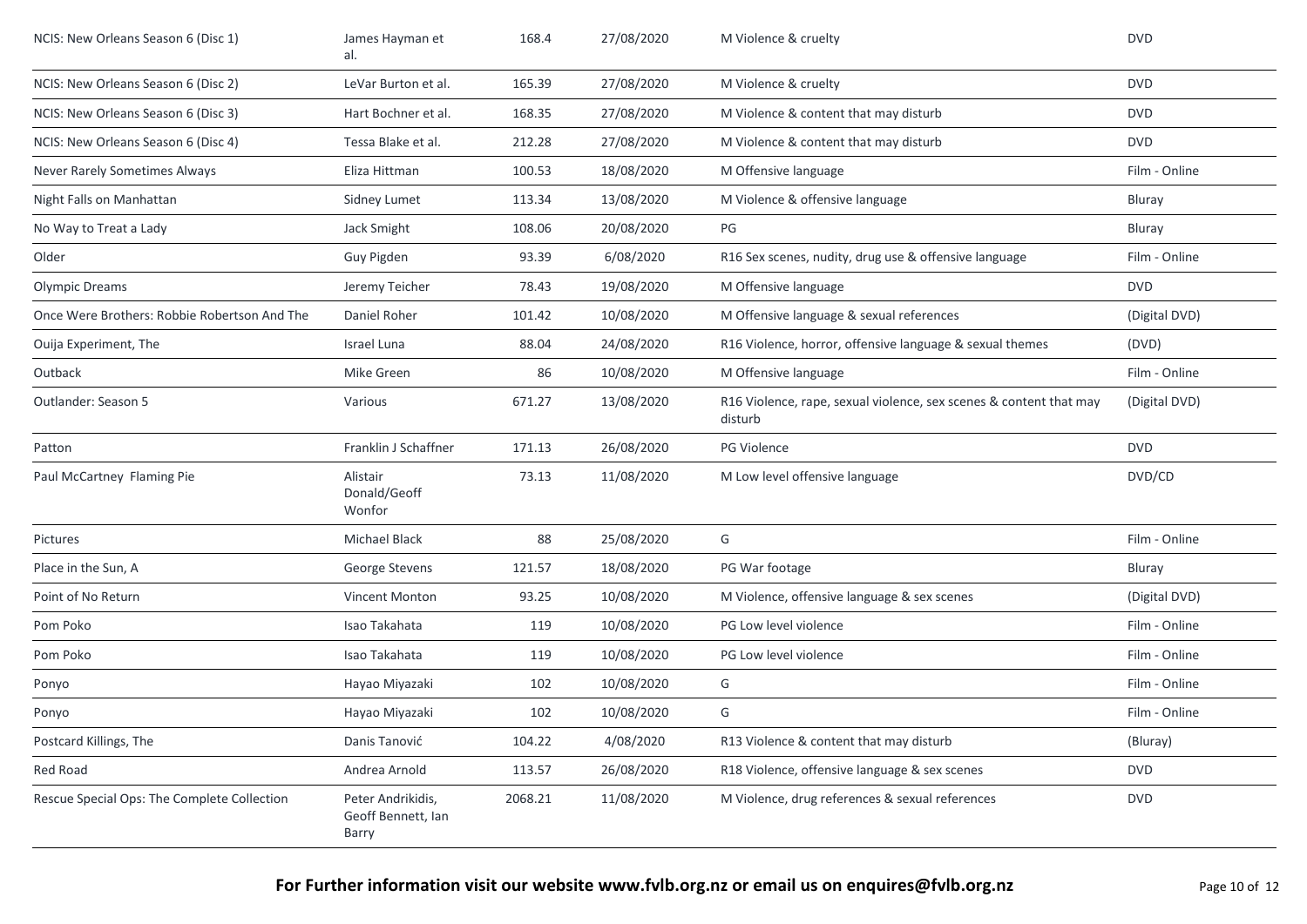| Reverie: The Complete Series               | Jaume Collet-Serra,<br>Michael Katleman,<br>PJ Pesce | 429.22  | 13/08/2020 | M Violence                                         | <b>DVD</b>       |
|--------------------------------------------|------------------------------------------------------|---------|------------|----------------------------------------------------|------------------|
| Rock a Bye Baby                            | Frank Tashlin                                        | 103.36  | 25/08/2020 | G                                                  | Bluray           |
| Rock a Bye Baby                            | Frank Tashlin                                        | 99.19   | 25/08/2020 | G                                                  | <b>DVD</b>       |
| Scoob!                                     | Tony Cervone                                         | 89.48   | 10/08/2020 | PG Violence & coarse language                      | (Digital DVD)    |
| Scoob!                                     | Tony Cervone                                         | 93.38   | 10/08/2020 | PG Violence & coarse language                      | (Digital Bluray) |
| Sharpe Classic Collection Volume One & Two | Keith Palmer And<br>Peter Elliot                     | 1419.4  | 13/08/2020 | M Violence, sexual references & offensive language | <b>DVD</b>       |
| Sharpe Classic Collection Volume One & Two | Keith Palmer And<br>Peter Elliot                     | 1419.23 | 13/08/2020 | M Violence, sexual references & offensive language | Bluray           |
| She Dies Tomorrow                          | Amy Seimetz                                          | 85      | 10/08/2020 | M Offensive language, sexual references & drug use | Film - Online    |
| Sons for the Return Home                   | Paul Maunder                                         | 117     | 25/08/2020 | <b>R16</b>                                         | Film - Online    |
| State of Siege                             | Vincent Ward                                         | 52      | 27/08/2020 | PG                                                 | Film - Online    |
| Striking Out: Series 1 & 2                 | Lisa James Larsson                                   | 518.41  | 25/08/2020 | M Sex scenes, offensive language & drug use        | <b>DVD</b>       |
| Sum of Us, The                             | Kevin<br>Dowling/Geoff<br>Burton                     | 95.44   | 13/08/2020 | M Offensive language & sexual references           | <b>DVD</b>       |
| Sum of Us, The                             | Kevin<br>Dowling/Geoff<br><b>Burton</b>              | 99.46   | 13/08/2020 | M Offensive language & sexual references           | Bluray           |
| Sweetheart                                 | J.D. Dillard                                         | 79.25   | 17/08/2020 | M Violence & offensive language                    | <b>DVD</b>       |
| Think Like a Dog                           | Gil Junger                                           | 86.56   | 18/08/2020 | PG Coarse language                                 | <b>DVD</b>       |
| Three Texas Steers                         | George Sherman                                       | 56.01   | 25/08/2020 | G                                                  | <b>DVD</b>       |
| Track Of The Cat                           | William A Wellman                                    | 98.32   | 25/08/2020 | PG Low level offensive language                    | <b>DVD</b>       |
| <b>Tremors Attack Pack</b>                 | Various                                              | 412     | 17/08/2020 | M Violence, offensive language & horror            | <b>DVD</b>       |
| Trip to Greece, The                        | Michael<br>Winterbottom                              | 98.59   | 19/08/2020 | M Offensive language                               | <b>DVD</b>       |
| Truth, The                                 | Hirokazu Kore-eda                                    | 102.41  | 17/08/2020 | PG Coarse language & sexual references             | <b>DVD</b>       |
| <b>Upside Down Magic</b>                   | Joe Nussbaum                                         | 96      | 18/08/2020 | PG                                                 | Film - Online    |
| Vita & Virginia                            | Chanya Button                                        | 105.33  | 17/08/2020 | M Nudity & sex scenes                              | <b>DVD</b>       |
| Washington                                 | <b>History Channel</b>                               | 253.27  | 25/08/2020 | M Bloody violence & cruelty                        | <b>DVD</b>       |